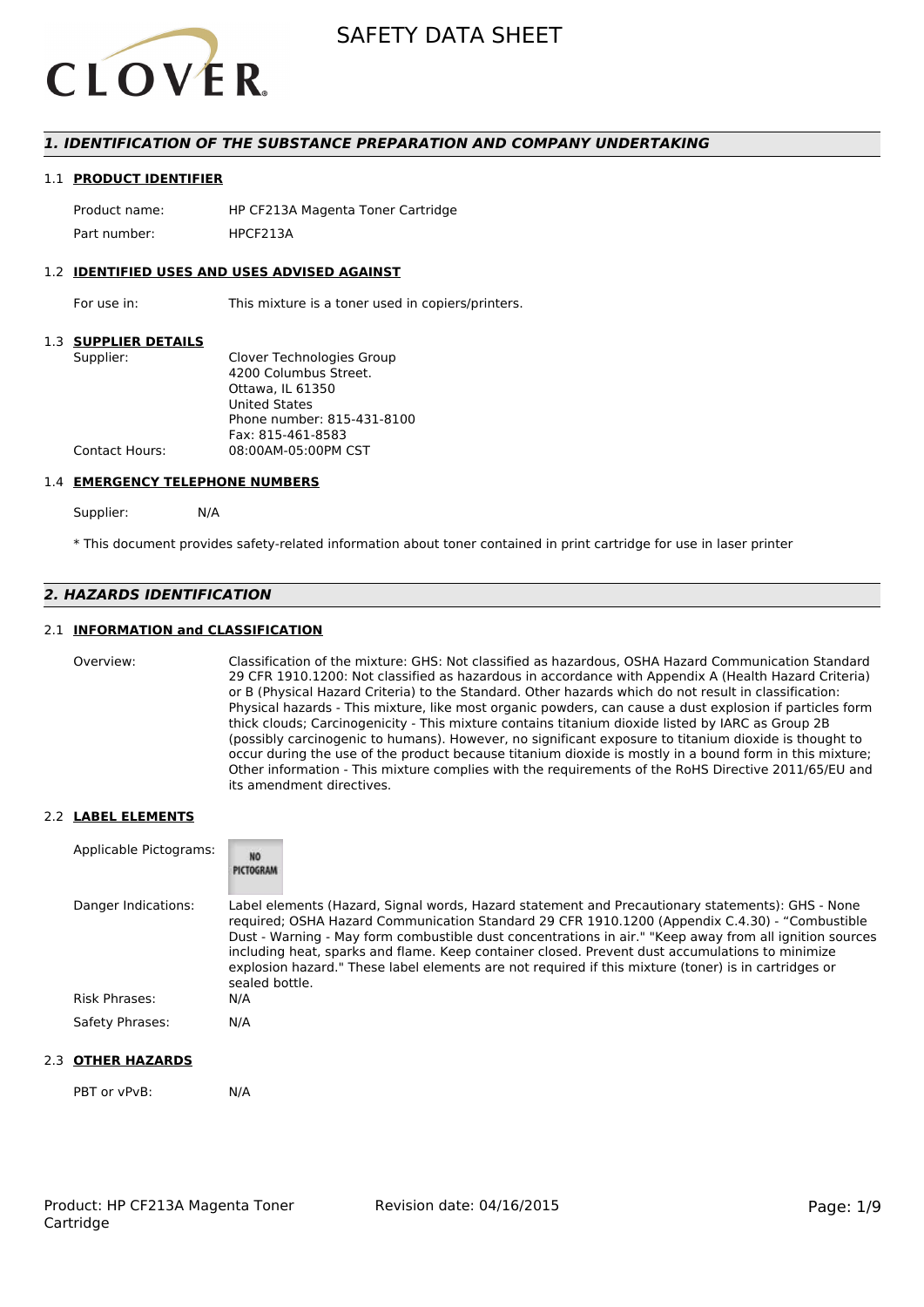

# *3. COMPOSITION / INFORMATION ON INGREDIENTS*

| <b>Ingredients</b>            | <b>CAS number</b>   | Weight % | <b>OSHA</b><br><b>PEL</b> | <b>ACGIH</b><br><b>TLV</b> | Other                                                                                                                                                                                                                                                                                                                                                                         |
|-------------------------------|---------------------|----------|---------------------------|----------------------------|-------------------------------------------------------------------------------------------------------------------------------------------------------------------------------------------------------------------------------------------------------------------------------------------------------------------------------------------------------------------------------|
| Styrene acrylate<br>copolymer | <b>TRADE SECRET</b> | 70-90    |                           |                            | TSCA listed/exempted: Yes                                                                                                                                                                                                                                                                                                                                                     |
| Wax                           | <b>TRADE SECRET</b> | $5 - 15$ |                           |                            | TSCA listed/exempted: Yes                                                                                                                                                                                                                                                                                                                                                     |
| Pigment                       | <b>TRADE SECRET</b> | $3-10$   |                           |                            | TSCA listed/exempted: Yes                                                                                                                                                                                                                                                                                                                                                     |
| Amorphous silica              | 7631-86-9           | $<$ 5    |                           |                            | TSCA listed/exempted: Yes                                                                                                                                                                                                                                                                                                                                                     |
| Titanium dioxide              | 13463-67-7          | $<$ 1    |                           |                            | TSCA listed/exempted: Yes. Refer<br>to Section 8 for the exposure limits<br>and Section 11 for toxicological<br>information. All the substances in<br>this mixture are listed or exempted<br>in the inventory of TSCA (USA),<br>AICS (Australia), DSL (Canada),<br>IECSC (China), EINECS/ELINCS (EU),<br>ENCS (Japan), KECI (Korea), PICCS<br>(Philippines) and ECN (Taiwan). |

The Full Text for all R-Phrases are Displayed in Section 16

### **COMPOSITION COMMENTS**

The Data Shown is in accordance with the latest Directives. This section provides composition information for the toner powder contained in specially designed container inside of the print cartridge.

### *4. FIRST-AID MEASURES*

#### 4.1 **FIRST AID MEASURES**

### 4.1.1 **FIRST AID INSTRUCTIONS BY RELEVANT ROUTES OF EXPOSURE**

| Inhalation:   | Provide fresh air immediately. If symptoms occur, seek medical advice.                                                                                |
|---------------|-------------------------------------------------------------------------------------------------------------------------------------------------------|
| Eye contact:  | Do not rub eyes. Immediately rinse with plenty of clean running water until particles are washed<br>out. If irritation persists, seek medical advice. |
| Skin contact: | Wash out particles with plenty of water and soap. If irritation develops, seek medical advice.                                                        |
| Ingestion:    | Clean mouth out with water. Drink several glasses of water. If sickness develops, seek medical<br>advice.                                             |

#### 4.1.2 **ADDITIONAL FIRST AID INFORMATION**

| Additional first aid information:     | N/A                                                                                                                                                                        |
|---------------------------------------|----------------------------------------------------------------------------------------------------------------------------------------------------------------------------|
| Immediate Medical Attention Required: | Immediate medical attention may be required in the unlikely event of extreme<br>inhalation, eye contact or unusual reaction due to physical idiosyncrasy of the<br>person. |

#### 4.2 **SYMPTOMS AND EFFECTS**

Acute Symptoms from Exposure: Eye contact: Irritation may occur by mechanical abrasion. Skin contact: Minimal skin irritation may occur. Inhalation: Slight irritation of respiratory tract may occur with exposure to large amount of toner dust. Ingestion: Ingestion is an unlikely route of entry under normal conditions of use. Delayed Symptoms from Exposure: N/A

### 4.3 **IMMEDIATE SPECIAL TREATMENT OR EQUIPMENT REQUIRED**

N/A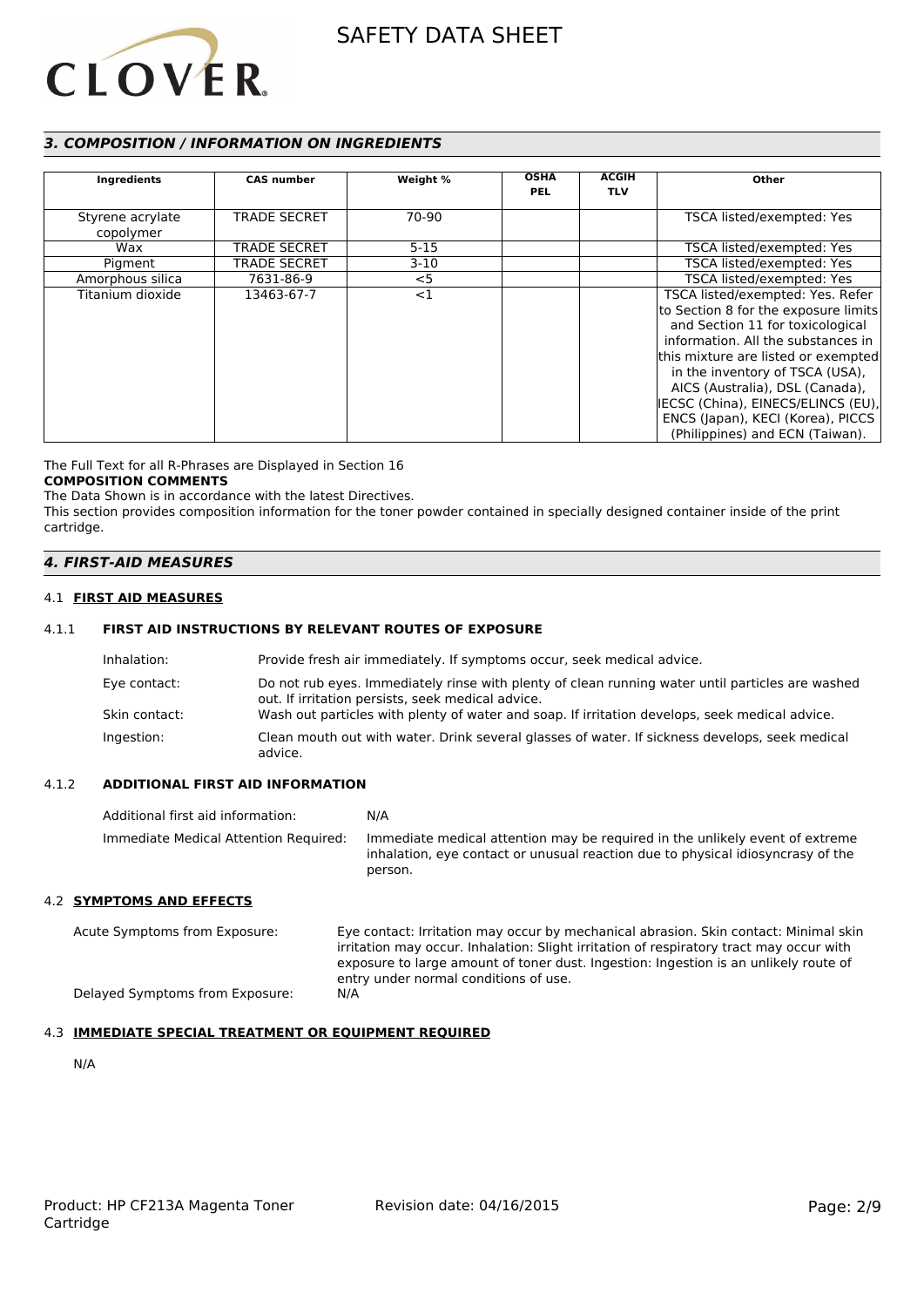

# *5. FIRE-FIGHTING MEASURES*

#### 5.1 **EXTINGUISHING MEDIA**

| Recommended Extinguishing Media:    | Water, foam, dry chemical |
|-------------------------------------|---------------------------|
| Extinguishing Media Not to be Used: | None known.               |

#### 5.2 **SPECIAL HAZARD**

Unusual Fire/Explosion Hazards: Toner, like most organic powders, is capable of creating a dust explosion when particles form thick clouds in the presence of an ignition source. Carbon monoxide and carbon dioxide are hazardous resulting gases.

Extinguishing Media Not to be Used: N/A

#### 5.3 **ADVICE FOR FIRE FIGHTERS**

Avoid inhalation of smoke. Wear protective cloting an wear self-contained breathing apparatus

#### *6. ACCIDENTAL RELEASE MEASURES*

#### 6.1 **PERSONAL PRECAUTIONS, PROTECTIVE EQUIPMENT AND EMERGENCY PROCEDURES**

#### 6.1.1 **PRECAUTIONS FOR NON-EMERGENCY PERSONNEL**

Avoid dispersal of dust in the air. (Do not clear dust surfaces with compressed air.). Do not breathe dust.

#### 6.1.2 **ADDITIONAL FIRST AID INFORMATION**

N/A

#### 6.1.3 **PERSONAL PROTECTION**

Wear personal protective equipment as described in Section 8.

#### 6.2 **ENVIRONMENTAL PRECAUTIONS**

Regulatory Information: Keep product out of sewers and watercourses.

#### 6.3 **METHODS AND MATERIAL FOR CONTAINMENT AND CLEANUP**

Spill or Leak Cleanup Procedures: Eliminate sources of ignition including sparks and flammables. Nonsparking tools should be used. Shelter the released material (powder) from wind to avoid dust formation and scattering. Vacuum or sweep the material into a sealed container. If a vacuum cleaner is used, it must be dust explosion-proof. Dispose of the material in accordance with Federal/state/local requirements.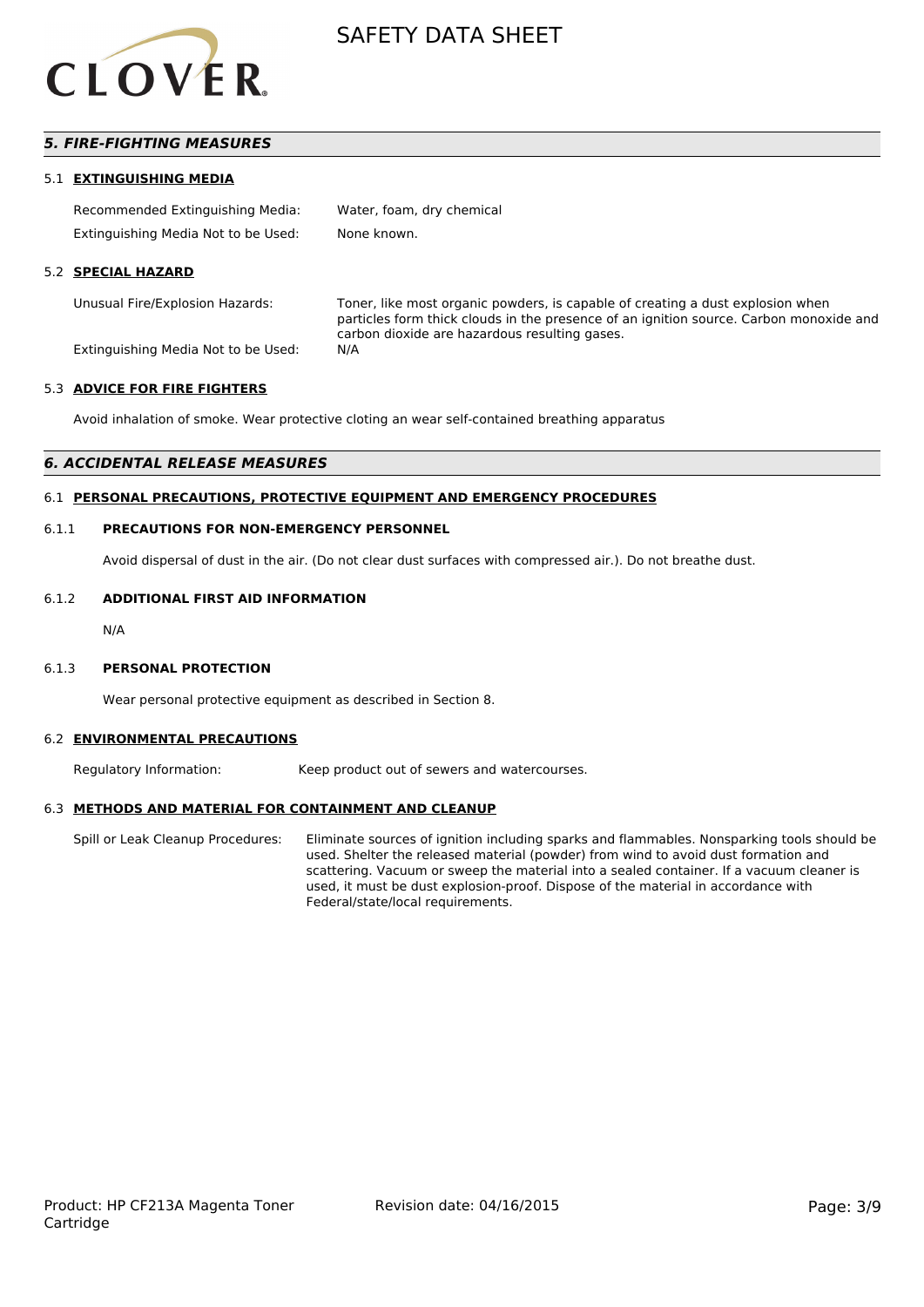

## *7. HANDLING AND STORAGE*

#### 7.1 **PRECAUTIONS FOR SAFE HANDLING**

Recommendations for Handling: No special precautions when used as intended. Keep containers closed, avoid creating dust. Keep away from ignition sources. Advice on General Hygiene: Never eat, drink or smoke in work areas. Practice good personal hygiene after using this material, especially before eating, drinking, smoking, using the restroom, or applying cosmetics.

#### 7.2 **CONDITIONS FOR SAFE STORAGE**

Avoid high temperatures, >100°F/32°C

#### 7.3 **SPECIFIC END USES**

Printing devices

#### *8. EXPOSURE CONTROLS/PERSONAL PROTECTION*

#### 8.1 **CONTROL PARAMETERS**

The best protection is to enclose operations and/or provide local exhaust ventilation at the site of chemical release in order to maintain airborne concentrations of the product below OSHA PELs (See Section 2). Local exhaust ventilation is preferred because it prevents contaminant dispersion into the work area by controlling it at its source.

#### 8.2 **EXPOSURE CONTROLS**

#### **Respiratory protection:**

IMPROPER USE OF RESPIRATORS IS DANGEROUS. Seek professional advice prior to respirator selection and use. Follow OSHA respirator regulations (29 CFR 1910.134 and 1910.137) and, if necessary, wear a NIOSH approved respirator. Select respirator based on its suitability to provide adequate worker protection for given work conditions, levels of airborne contamination, and sufficient levels of oxygen.

#### **Eye/Face Protection:**

Contact lenses are not eye protective devices. Appropriate eye protection must be worn instead of, or in conjunction with contact lenses.

#### **Hand/Skin Protection:**

For emergency or non-routine operations (cleaning spills, reactor vessels, or storage tanks), wear an SCBA. WARNING! Air purifying respirators do not protect worker in oxygen deficient atmospheres.

### **Additional Protection:**

N/A

#### **Protective Clothing and Equipment:**

Wear chemically protective gloves, boots, aprons, and gauntlets to prevent prolonged or repeated skin contact. Wear splashproof chemical goggles and face shield when working with liquid, unless full face piece respiratory protection is worn.

#### **Safety Stations:**

Make emergency eyewash stations, safety/quick-drench showers, and washing facilities available in work area.

#### **Contaminated Equipment:**

Separate contaminated work clothes from street clothes. Launder before reuse. Remove material from your shoes and clean personal protective equipment. Never take home contaminated clothing.

#### **Comments:**

Never eat, drink or smoke in work areas. Practice good personal hygiene after using this material, especially before eating, drinking, smoking, using the restroom, or applying cosmetics.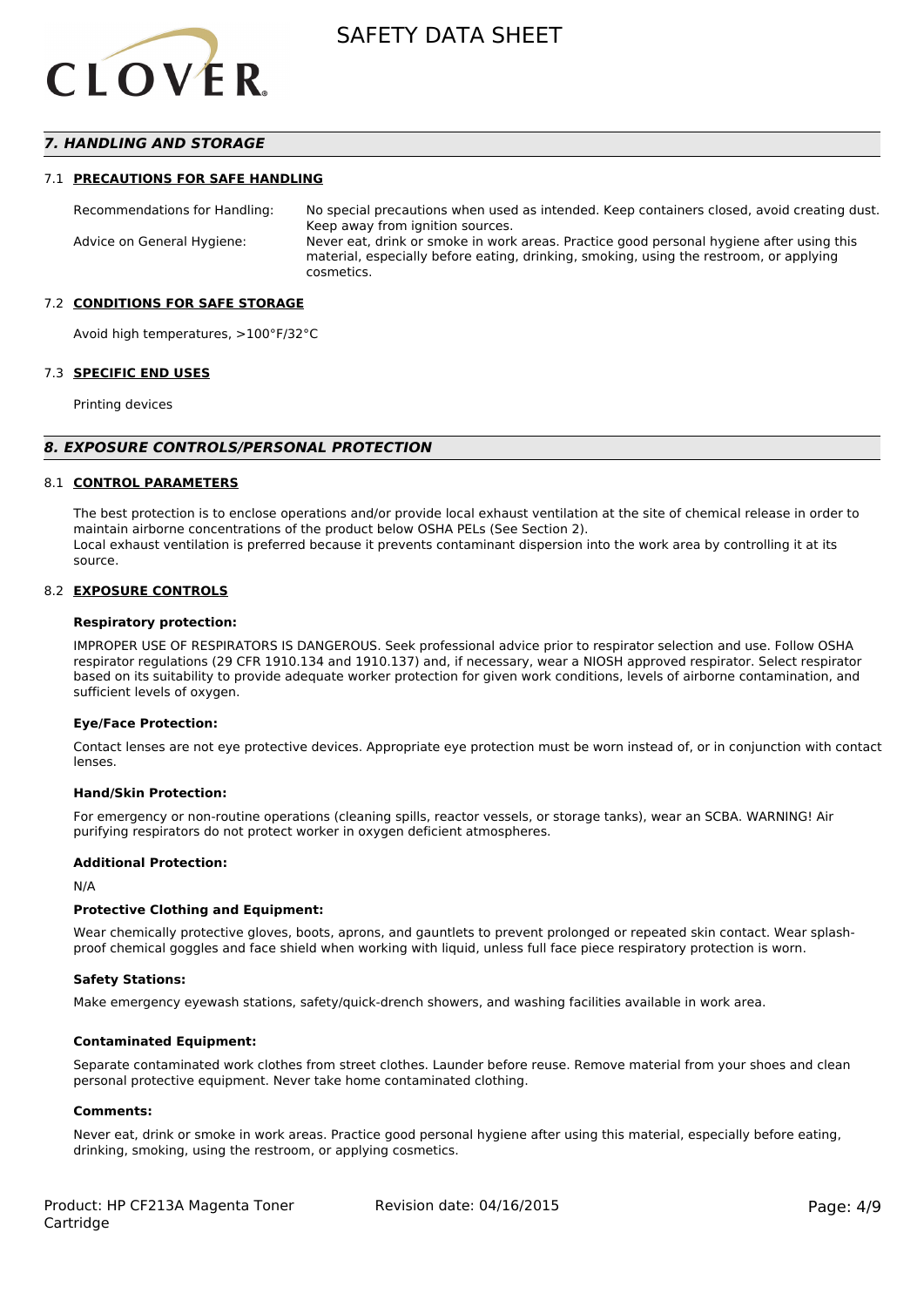

# *9. PHYSICAL AND CHEMICAL PROPERTIES*

# 9.1 **DETAIL INFORMATION**

| Physical state:            | APPEARANCE: Fine magenta powder |
|----------------------------|---------------------------------|
| Color:                     | Magenta                         |
| Odor:                      | None or slight plastic odor     |
| Odor threshold:            | N/A                             |
|                            |                                 |
| Boiling point:             | N/A                             |
| Melting point:             | N/A                             |
| Flash point:               | N/A                             |
| <b>Explosion limits:</b>   | N/A                             |
| Relative density:          | $1.0 - 1.5$                     |
| Auto-ignition temperature: | N/A                             |
|                            |                                 |

#### 9.2 **OTHER INFORMATION**

SOLUBILITY: Negligible in water. Partially soluble in some organic solvents such as toluene and tetrahydrofuran.

# *10. CHEMICAL STABILITY AND REACTIVITY*

#### 10.1 **Reactivity:**

| <b>Reactivity Hazards:</b><br>Data on Mixture Substances: | None<br>None                                                                                                   |
|-----------------------------------------------------------|----------------------------------------------------------------------------------------------------------------|
| 10.2 Chemical Stability:                                  | The product is stable. Under normal conditions of storage and use, hazardous<br>polymerisation will not occur. |
| 10.3 Hazardous Polymerization:                            | Stable under conditions of normal use.                                                                         |
| 10.4 Conditions to Avoid:                                 | Keep away from heat, flame, sparks and other ignition sources.                                                 |
| 10.5 Incompatible Materials:                              | Strong oxidising materials                                                                                     |
| 10.6 Hazardous Decomposition:                             | Will not occur.                                                                                                |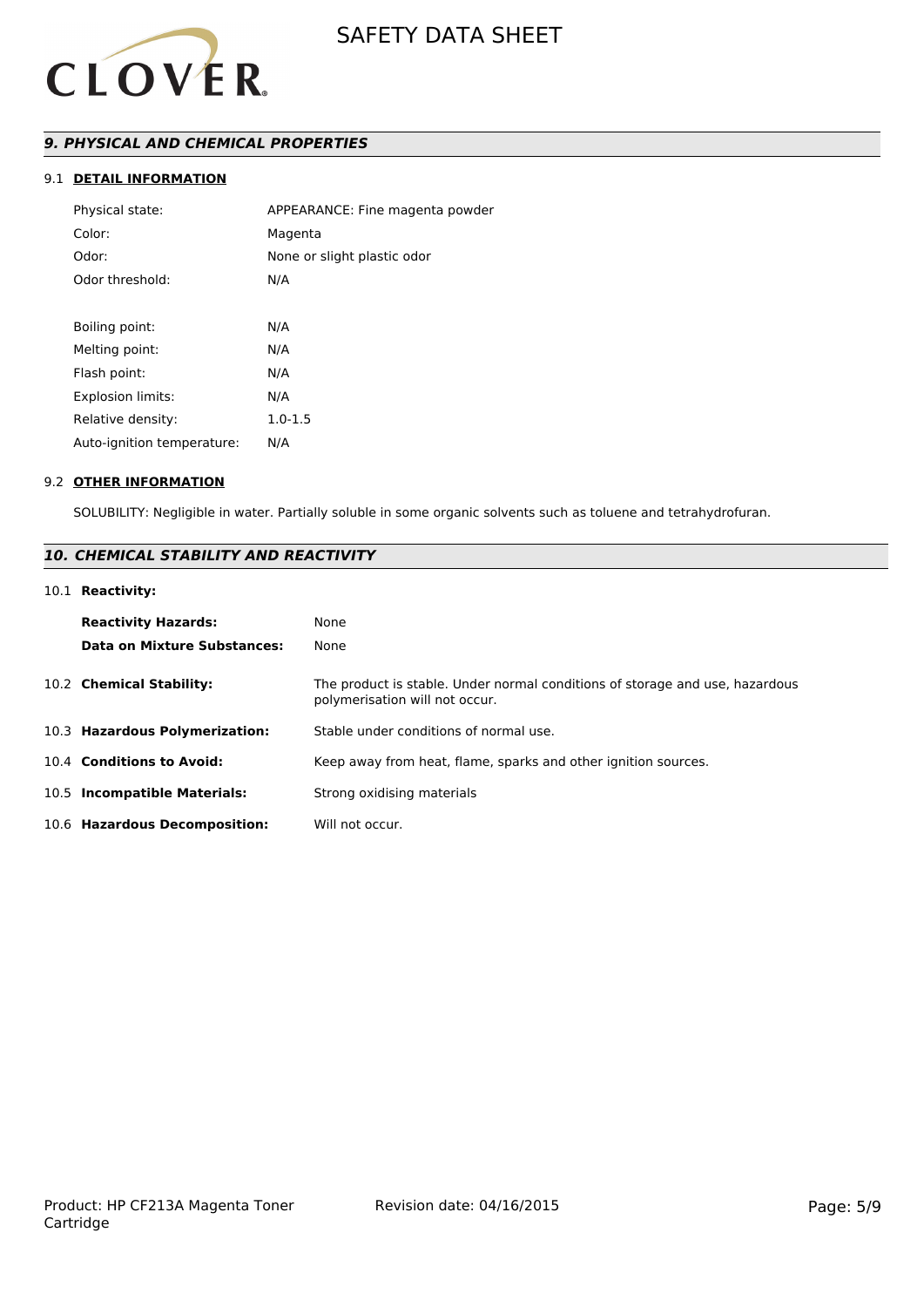

# *11. INFORMATION ON TOXICOLOGICAL EFFECT*

| <b>Mixtures:</b>                   | According to our test results of this or similar mixture and the information provided by the<br>suppliers about the substances contained in this mixture, seriously damaging effect is not<br>expected when this mixture is treated in accordance with standard industrial practices and<br>Federal/state/local requirements. Refer to Section 2 for potential health effects and Section 4 for<br>first aid measures.                                                                                                                                                                                                                                         |
|------------------------------------|----------------------------------------------------------------------------------------------------------------------------------------------------------------------------------------------------------------------------------------------------------------------------------------------------------------------------------------------------------------------------------------------------------------------------------------------------------------------------------------------------------------------------------------------------------------------------------------------------------------------------------------------------------------|
| <b>Acute Toxicity:</b>             | Oral: LD50 rat > 5,000 mg/kg (OECD 425) (a similar product)                                                                                                                                                                                                                                                                                                                                                                                                                                                                                                                                                                                                    |
| <b>Skin Corrosion/Irritation:</b>  | N/A                                                                                                                                                                                                                                                                                                                                                                                                                                                                                                                                                                                                                                                            |
| <b>Serious Eye Damage:</b>         | N/A                                                                                                                                                                                                                                                                                                                                                                                                                                                                                                                                                                                                                                                            |
| Inhalation:                        | N/A                                                                                                                                                                                                                                                                                                                                                                                                                                                                                                                                                                                                                                                            |
| <b>Sensitization:</b>              | Respiratory Sensitization: No test data available. None of the substances in this mixture is                                                                                                                                                                                                                                                                                                                                                                                                                                                                                                                                                                   |
|                                    | classified as a respiratory sensitizer.                                                                                                                                                                                                                                                                                                                                                                                                                                                                                                                                                                                                                        |
| <b>Mutagenicity:</b>               | Ames test (Salmonella typhimurium, Escherichia coli) negative. (a similar product)                                                                                                                                                                                                                                                                                                                                                                                                                                                                                                                                                                             |
| <b>Carcinogenicity:</b>            | No test data available. Titanium dioxide is listed by IARC as Group 2B (possibly carcinogenic to<br>humans); however, inhalation tests of titanium dioxide by Mujhle et al. (Reference 2 - Test Data)<br>showed no significant carcinogenicity. Moreover, IARC monograph vol. 93 states that exposure<br>levels are assumed to be lower in the user industries, with the possible exception of workers who<br>handle large quantities of titanium dioxide. Titanium oxide in this mixture is within small quantity<br>and mostly in a bound form. Therefore, no significant exposure to titanium dioxide is thought to<br>occur during the use of the product. |
| <b>Reproductive Toxicity:</b>      | No test data available. None of the substances in this mixture is classified for reproductive toxicity.                                                                                                                                                                                                                                                                                                                                                                                                                                                                                                                                                        |
| <b>STOT - Single Exposure:</b>     | N/A                                                                                                                                                                                                                                                                                                                                                                                                                                                                                                                                                                                                                                                            |
| <b>STOT - Multiple Exposure:</b>   | No test data available. Inhalation test of a toner for two years showed no significant                                                                                                                                                                                                                                                                                                                                                                                                                                                                                                                                                                         |
|                                    | carcinogenicity. (Reference 1 - Test Data) In rats chronic exposure to toner concentrations 4                                                                                                                                                                                                                                                                                                                                                                                                                                                                                                                                                                  |
|                                    | mg/m3 and over lead to an accumulation of particles in the lung as well as to persistent                                                                                                                                                                                                                                                                                                                                                                                                                                                                                                                                                                       |
|                                    | inflammatory processes and slight to moderate fibrotic changes in the lungs of rats. In hamsters                                                                                                                                                                                                                                                                                                                                                                                                                                                                                                                                                               |
|                                    | these effects were only observed at significantly higher concentrations ( $> 20$ mg/m3). The particle                                                                                                                                                                                                                                                                                                                                                                                                                                                                                                                                                          |
|                                    | accumulation in the lung tissue of the experimental animals is attributed to a damage and                                                                                                                                                                                                                                                                                                                                                                                                                                                                                                                                                                      |
|                                    | overload of the lung clearance mechanisms and is called "lung overloading". This is not an effect                                                                                                                                                                                                                                                                                                                                                                                                                                                                                                                                                              |
|                                    | specific to toner dust but is generally observed when high concentrations of other, slightly soluble                                                                                                                                                                                                                                                                                                                                                                                                                                                                                                                                                           |
|                                    | dusts are inhaled. The lowest-observable-effect-level (LOEL) was 4 mg/m3 and the no-observable-                                                                                                                                                                                                                                                                                                                                                                                                                                                                                                                                                                |
|                                    | effect-level (NOEL) was 1 mg/m3 in rats. The NOEL was greater than 6 mg/m3 in hamsters.                                                                                                                                                                                                                                                                                                                                                                                                                                                                                                                                                                        |
|                                    | (Reference 2 - Test Data) Toner concentration under the normal use of this product is estimated                                                                                                                                                                                                                                                                                                                                                                                                                                                                                                                                                                |
|                                    | less than 1 mg/m3.                                                                                                                                                                                                                                                                                                                                                                                                                                                                                                                                                                                                                                             |
| Ingestion:                         | N/A                                                                                                                                                                                                                                                                                                                                                                                                                                                                                                                                                                                                                                                            |
| <b>Hazard Class Information:</b>   | N/A                                                                                                                                                                                                                                                                                                                                                                                                                                                                                                                                                                                                                                                            |
| <b>Mixture on Market Data:</b>     | N/A                                                                                                                                                                                                                                                                                                                                                                                                                                                                                                                                                                                                                                                            |
|                                    |                                                                                                                                                                                                                                                                                                                                                                                                                                                                                                                                                                                                                                                                |
| Symptoms:                          | N/A                                                                                                                                                                                                                                                                                                                                                                                                                                                                                                                                                                                                                                                            |
| Delayed/Immediate Effects: N/A     |                                                                                                                                                                                                                                                                                                                                                                                                                                                                                                                                                                                                                                                                |
| <b>Test Data on Mixture:</b>       | (Reference 1) "Negative Effect of Long-term Inhalation of Toner on Formation of                                                                                                                                                                                                                                                                                                                                                                                                                                                                                                                                                                                |
|                                    | 8-Hydroxydeoxyguanosine in DNA in the Lungs of Rats in Vivo", Yasuo Morimoto, et. Al., Inhalation                                                                                                                                                                                                                                                                                                                                                                                                                                                                                                                                                              |
|                                    | Toxicology, Vol. 17 (13) 749-753 (2005) (Reference 2) Studies by Muhle, Bellmann, Creutzenberg                                                                                                                                                                                                                                                                                                                                                                                                                                                                                                                                                                 |
|                                    | et al. "Lung clearance and retention of toner, utilizing a tracer technique during chronic inhalation                                                                                                                                                                                                                                                                                                                                                                                                                                                                                                                                                          |
|                                    | exposure in rats." Fundam. Appl. Toxicol 17 (1991) p.300-313. "Lung clearance and retention of                                                                                                                                                                                                                                                                                                                                                                                                                                                                                                                                                                 |
|                                    | toner, TiO2, and crystalline silica, utilizing a tracer technique during chronic inhalation exposure in                                                                                                                                                                                                                                                                                                                                                                                                                                                                                                                                                        |
|                                    | Syrian golden hamsters." Inhal. Toxicol. 10 (1998) p.731-751. "Subchronic inhalation study of                                                                                                                                                                                                                                                                                                                                                                                                                                                                                                                                                                  |
|                                    | toner in rats." Inhal. Toxicol. 2 (1990) p.341-360. "Pulmonary response to toner upon chronic                                                                                                                                                                                                                                                                                                                                                                                                                                                                                                                                                                  |
|                                    | inhalation exposure in rats." Fundam. Appl. Toxicol. (1991) p.280-299 "Pulmonary response to                                                                                                                                                                                                                                                                                                                                                                                                                                                                                                                                                                   |
|                                    | toner, TiO2 and crystalline silica upon chronic inhalation exposure in Syrian golden hamsters."                                                                                                                                                                                                                                                                                                                                                                                                                                                                                                                                                                |
|                                    | Inhal. Toxicol. 10 (1998) p.699-729.                                                                                                                                                                                                                                                                                                                                                                                                                                                                                                                                                                                                                           |
| <b>Not Meeting Classification:</b> | N/A                                                                                                                                                                                                                                                                                                                                                                                                                                                                                                                                                                                                                                                            |
| <b>Routes of Exposure:</b>         | N/A                                                                                                                                                                                                                                                                                                                                                                                                                                                                                                                                                                                                                                                            |
| <b>Interactive Effects:</b>        | N/A                                                                                                                                                                                                                                                                                                                                                                                                                                                                                                                                                                                                                                                            |
| <b>Absence of Specific Data:</b>   | N/A                                                                                                                                                                                                                                                                                                                                                                                                                                                                                                                                                                                                                                                            |
| Mixture vs Substance Data: N/A     |                                                                                                                                                                                                                                                                                                                                                                                                                                                                                                                                                                                                                                                                |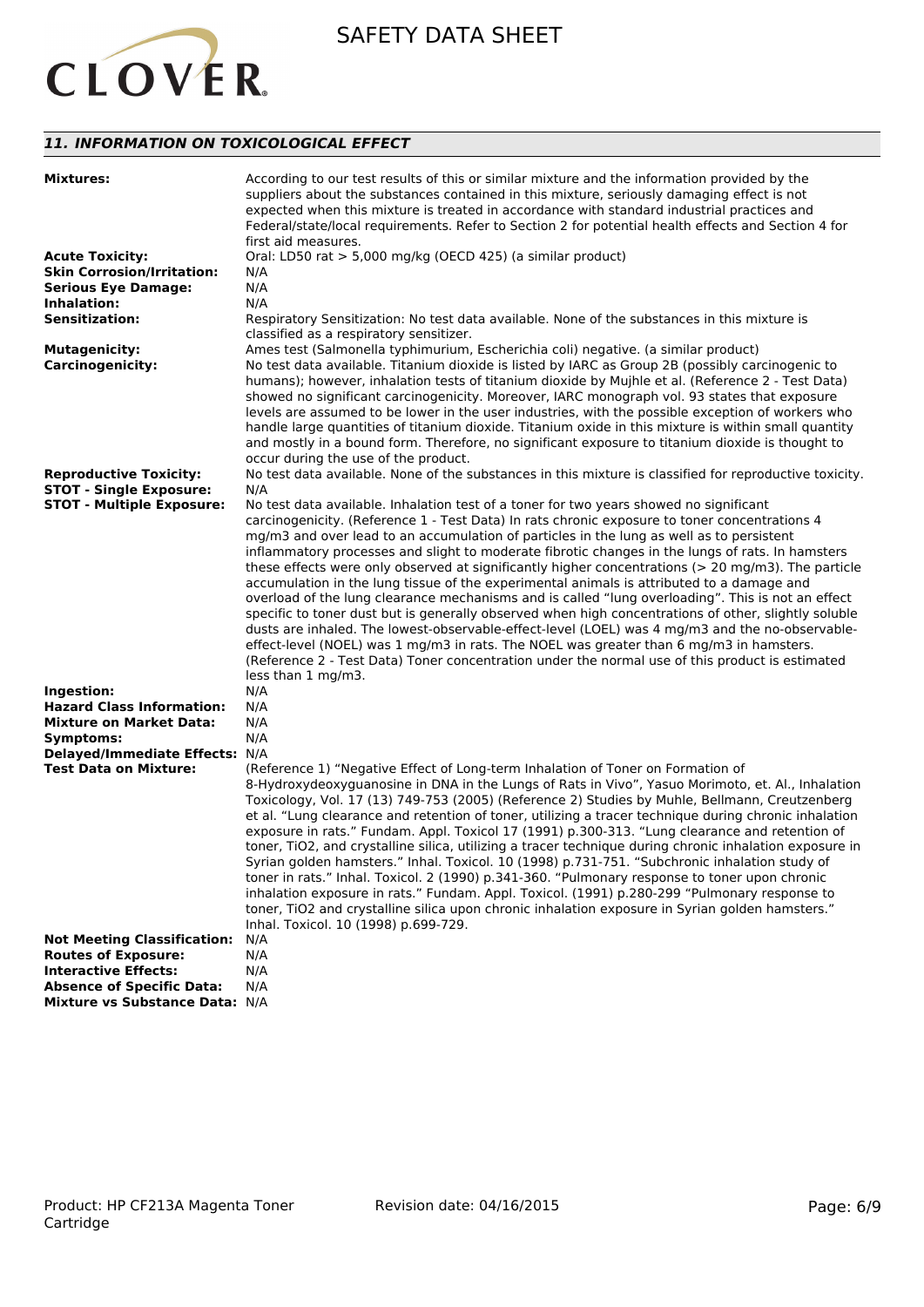

# *12. ECOLOGICAL INFORMATION*

| 12.1 <b>Eco toxicity:</b>           | According to the information provided by the suppliers about the substances contained in this<br>mixture, this mixture is not expected to be harmful to ecology. |
|-------------------------------------|------------------------------------------------------------------------------------------------------------------------------------------------------------------|
| 12.2 Degradability:                 | N/A                                                                                                                                                              |
| 12.3 Bioaccumulation Potential: N/A |                                                                                                                                                                  |
| 12.4 Mobility in Soil:              | N/A                                                                                                                                                              |
| 12.5 PBT & vPvB Assessment:         | N/A                                                                                                                                                              |
| 12.6 Other Adverse Effects:         | None known.                                                                                                                                                      |

# *13. DISPOSAL CONSIDERATIONS*

#### **Disposal Information:**

 Dispose as a solid waste in accordance with local authority regulations. Empty container retains product residue.

#### **Physical/Chemical Properties that affect Treatment:**

Symbol: This product is not classified as dangerous

Risk Phrases: This product is not classified according to the federal, state and local environmental regulations.

#### **Waste Treatment Information:**

Do not shred toner cartridge, unless dust-explosion prevention measures are taken. Finely dispersed particles may form explosive mixtures in air. Dispose of in compliance with federal, state, and local regulations.

## **Personal Protection Required:**

N/A

| <b>14. TRANSPORT INFORMATION</b> |                                                                                                                                             |  |
|----------------------------------|---------------------------------------------------------------------------------------------------------------------------------------------|--|
| 14.1 <b>ID Number:</b>           | None. Not a regulated material under the United State DOT, IMDG, ADR, RID, or ICAO/IATA.                                                    |  |
| 14.2 Shipping Name:              | None. Not a regulated material under the United State DOT, IMDG, ADR, RID, or ICAO/IATA.                                                    |  |
| 14.3 Hazard Class:               | None. Not a regulated material under the United State DOT, IMDG, ADR, RID, or ICAO/IATA.                                                    |  |
| 14.4 Packing Group:              | N/A                                                                                                                                         |  |
| 14.5 Environmental Hazards:      | Not a marine pollutant according to the IMDG Code. Not environmentally hazardous according<br>to the UN Model Regulations, ADR, RID or ADN. |  |
| 14.6 User Precautions:           | Do not open or break a container during transportation unless absolutely needed.                                                            |  |
| 14.7 Bulk Transport:             | N/A                                                                                                                                         |  |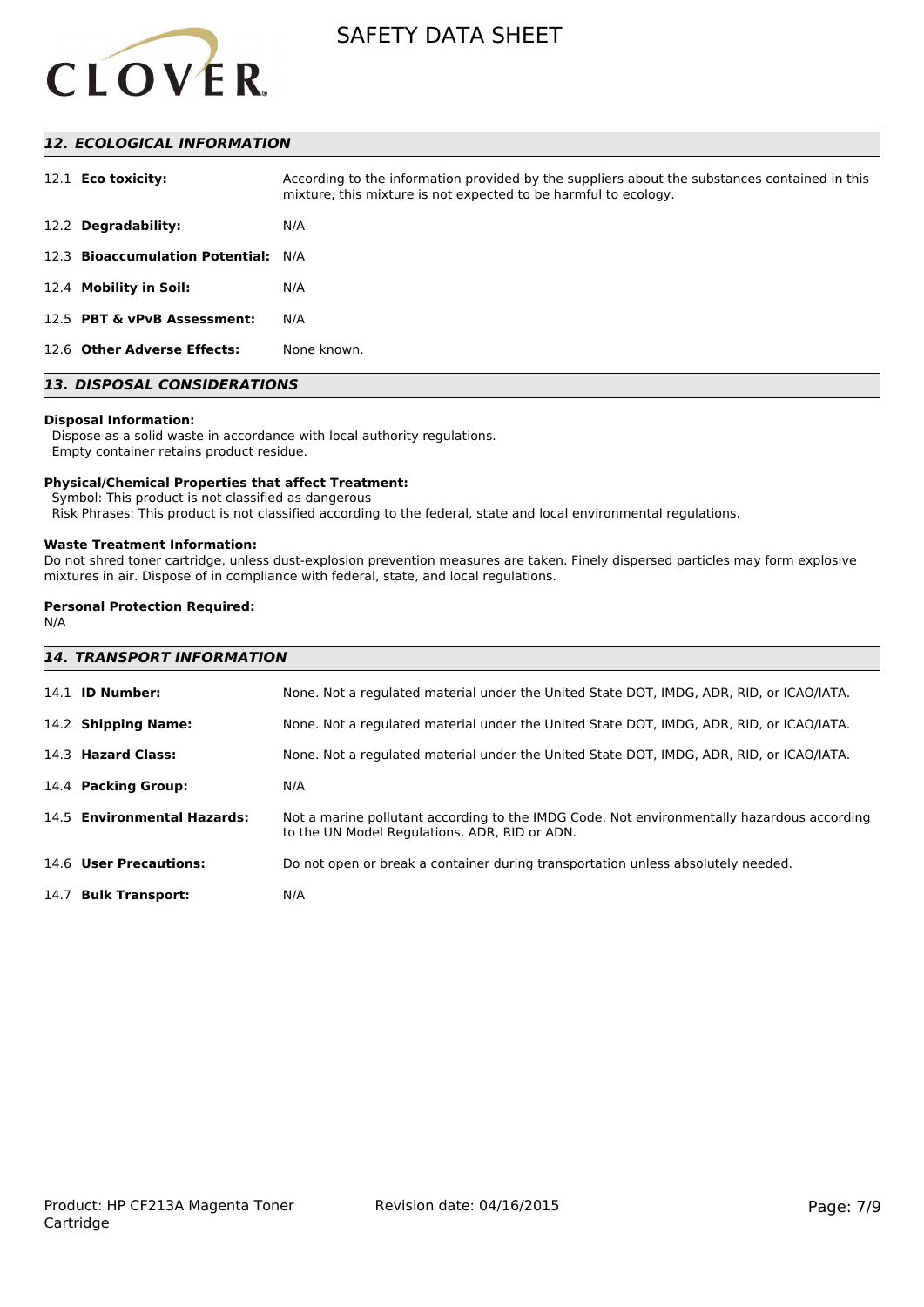

# *15. REGULATORY INFORMATION*

15.1 **Regulatory Information:** TSCA: All the substances in this mixture are listed or exempted in accordance with TSCA.

**EPA Regulatory Information:** N/A

**CERCLA Reportable Quantity:** Not applicable to this mixture.

#### 15.2 **Superfund Information:**

**Hazard Categories:**

**Immediate:** N/A

**Delayed:** N/A

**Fire:** N/A

**Pressure:** N/A

**Reactivity:** N/A

**Section 302 - Extremely Hazardous:** Not applicable to this mixture.

**Section 311 - Hazardous:** Immediate health hazard: No (All the ingredients of this product are bound within the mixture.) Chronic health hazard: No (All the ingredients of this product are bound within the mixture.) Sudden release of pressure hazard: No Reactive hazard: No

| 15.3 State Regulations:            | California Proposition 65 (Safe Drinking Water and Toxic Enforcement Act of 1986): This<br>product is in compliance with the regulation as all ingredients are bound within the<br>mixture.   |  |
|------------------------------------|-----------------------------------------------------------------------------------------------------------------------------------------------------------------------------------------------|--|
| 15.4 Other Regulatory Information: | This mixture complies with the requirements of the RoHS Directive 2011/65/EU and its<br>amendment directives. Please refer to any other Federal/state/local measures that may be<br>relevant. |  |
| <b>16. OTHER INFORMATION</b>       |                                                                                                                                                                                               |  |
| <b>General Comments:</b>           | This information is based on our current knowledge. It should not therefore be construed as                                                                                                   |  |

guaranteeing specific properties of the products as described or their suitability for a particular application

**Creation Date of this SDS:** 05/19/2015